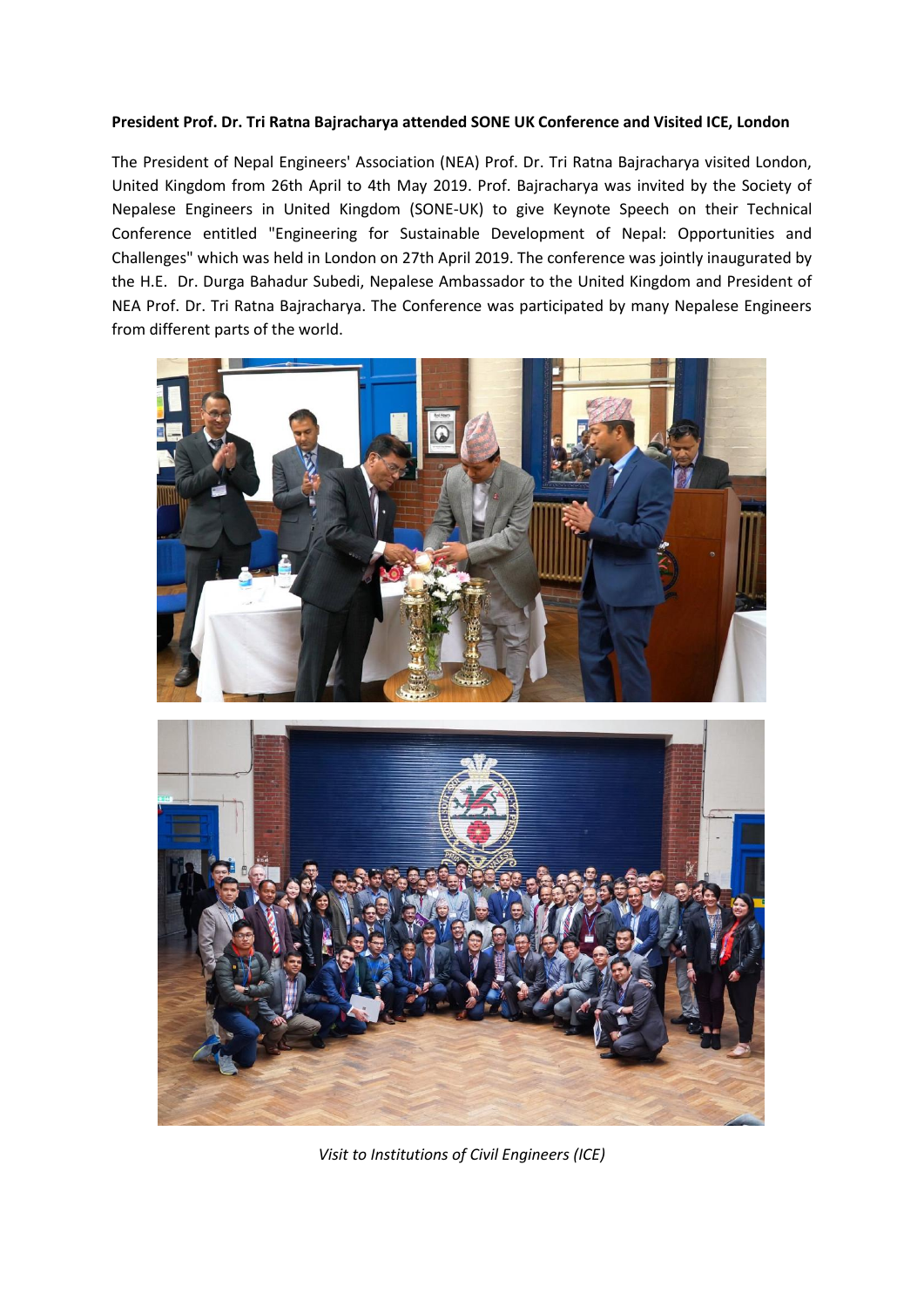President Prof. Dr. Tri Ratna Bajracharya also visited the Institution of Civil Engineers (ICE) in London during his stay in London. A very fruitful meeting was held in the headquarters building of the Institution of Civil Engineers (ICE) at One Great George Street, Central London. The meeting was conducted to discuss the ways of helping fresh graduate engineers and the experienced engineers in Nepal to pursue their dream to be a chartered professional through the ICE membership. The initiation was undertaken by the Society of Nepalese Engineers UK (SONEUK) and ICE. The meeting was attended by the International Director of ICE Ms. Catherine Cole and International Membership Recruitment Manager of ICE Mr. Patrick Courtney, Prof. Dr. Tri Ratna Bajracharya, President of Nepal Engineers' Association (NEA), Dr. Indra Acharya, Assistant Professor, Institute of Engineering, Tribhuvan University, Er. Shailendra Kumar Shrestha, President of SONE-UK, ER. Ghanashyam Paudyal, Advisor and Past President of SONE-UK, Dr. Bidur Ghimire, Coordinator of Membership Drive Committee, SONE-UK.



The meeting discussed in the various aspect of professional developments of engineers in Nepal: both graduates and experienced engineers including students. The meeting was also informed about the Professional Engineering (P.Eng.) system which has been taken by the Nepal Engineering Council (NEC) for the enhancement of the standard of engineers in Nepal. Various ongoing activities in Nepal for ICE Membership were also discussed during the meeting. One of the activities in which Sr. Er. Bharat Raj Panday was involved in the ICE membership drive jointly with NEA was also highlighted.